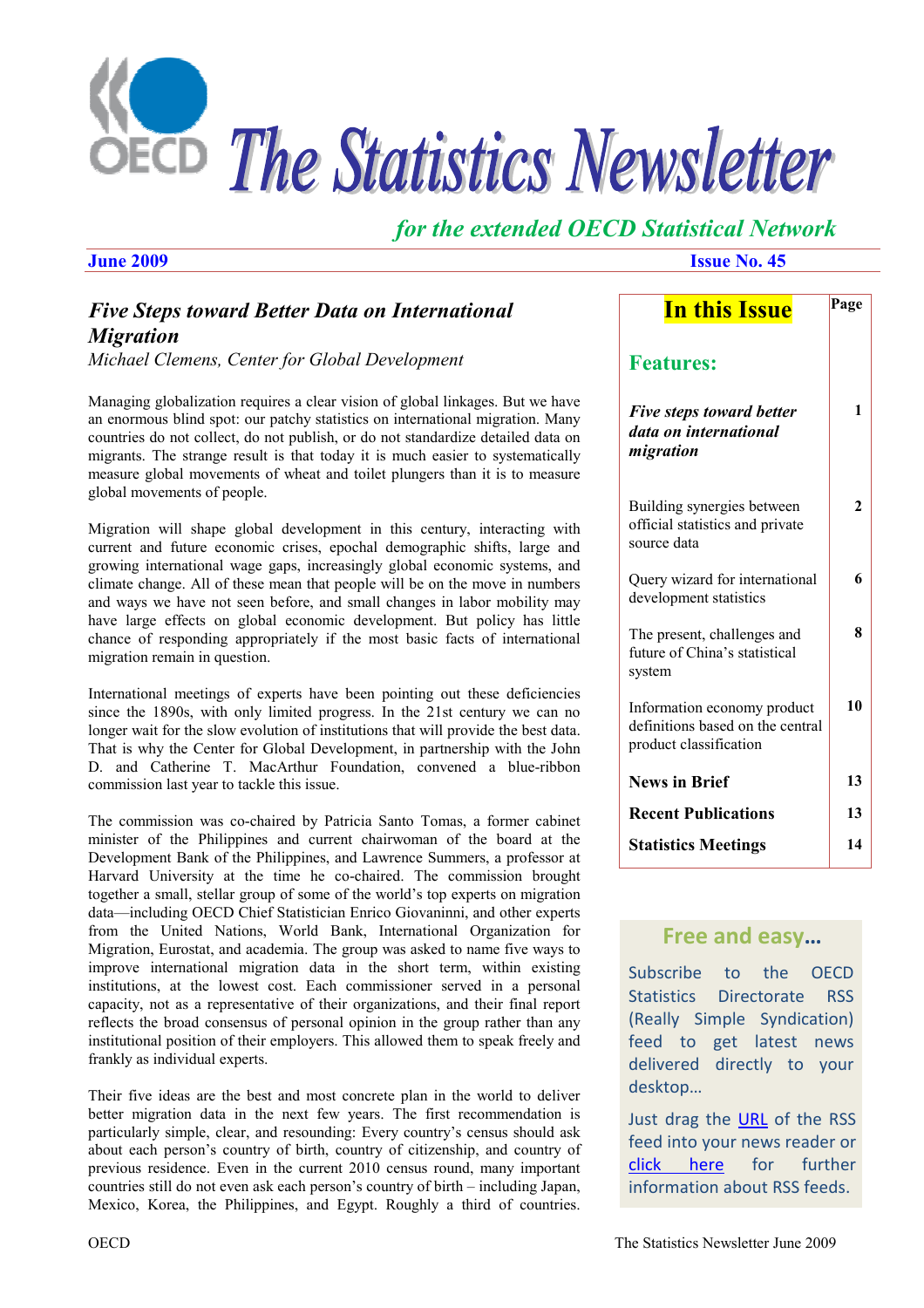The next five steps toward better data on international migration

<span id="page-1-0"></span>Countries, international organizations, and the research community can significantly improve international migration data in the short run—with existing institutions and at low cost—by implementing five recommendations:

1. Ask three basic questions on every population census—about country of citizenship, country of birth, and country of previous residence—then publish cross-tabulations of this information by age and sex.

2. Exploit existing administrative data sources that often contain rich and poorly utilized information on international movements.

3. Compile existing data from the Labour Force Surveys of countries around the world into a single, harmonized, frequently updated database.

4. Provide public access to anonymous individual records of international migrants from surveys and administrative data to allow major improvements in the quality of research while maintaining strict confidentiality.

5. Increase the systematic use of standardized modules of migrationrelated questions in ongoing household survey programs, particularly those in developing countries.

Source: Commission on International Migration Data for Development Research and Policy (2009), Migrants Count: Five Steps Toward Better Migration Data (Washington, DC: Center for Global Development). Available at www.migrationdata.org

do not ask in the census about previous residence in another country. In following this and other recommendations by the Commission, countries have the opportunity to greatly improve migration data at low cost and without any brand new surveys, offices, or initiatives. International agencies such as the UN, OECD, and World Bank can and should support national governments in creating this global good, and this report spells out exactly how.

The other recommendations suggest ways to compile and release data that governments already collect but that are often not easily accessible, and ways that existing household surveys in developing countries can help us learn more about migration at low cost (see box). At every stage the commission makes it clear exactly who should execute each step. One recommendation proposes that the OECD compile and house

a database of existing Labour Force Surveys from around the world and the Organization is already working to do that. Implementation of all of the Commission's recommendations will require international collaboration and national support.

If the crisis has taught us anything, it is that we cannot address issues of international migration in the global economy on the basis of inadequate data. We cannot build a stronger world economy for our children without better information about one of the significant forces that will shape that economy. There is much that national governments and international agencies can do. The time for perfect migration data is still far off, but the time for better migration data is now.

Michael Clemens is project director of the Commission on International Migration Statistics

for Development Research and Policy, and a research fellow at the Center for Global Development in Washington, DC. The full report of the commission is available at www.migrationdata.org

For further information, e-mail: mclemens@cgdev.org or visit http://mclemens.com

*----* 

#### *Building Synergies between Official Statistics and Private Source Data Vincenzo Spiezia, OECD*

WPIIS (Working Party on Indicators for the Information Society) has agreed to set up an experts group to explore potential synergies between official statistics and private source data, particularly in the measurement of Internet Traffic Flows (ITF). All activities over the Internet generate traffic flows data that can be analysed and processed to produce statistics. Instead of asking households and business what they do on the Internet, their activities can be measured through the analysis of ITF.

While ITF-based statistics have a number of advantages – in terms of timeliness, coverage and burden – they raise important issues as regards their statistical quality, the privacy and security of Internet users, and the cooperation with Internet Service Providers (ISPs). These issues, briefly discussed in this article are based on a document available on request.

#### **Introduction**

Information and Communication Technologies (ICT) are generating enormous flows of information at an unprecedented pace. Statistical information is no exception to this trend. ICT have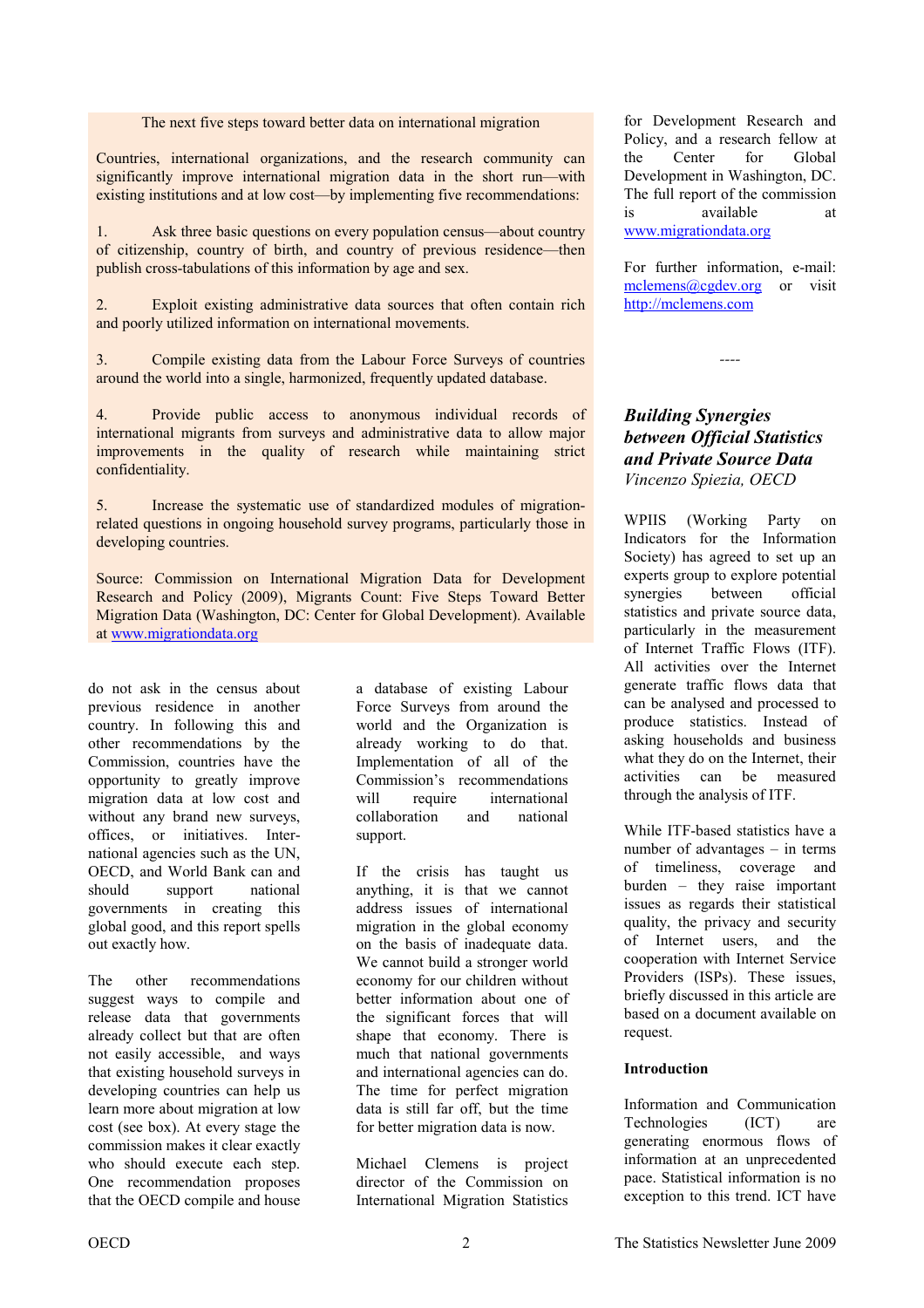reduced the complexity and the costs of the collection, storage and treatment of survey data. Furthermore, Internet Traffic Flows (ITF) provide a complementary source of data on ICT access and use. As a result of this trend, a large wealth of private source data coexists today with the more established set of official statistics.

Private source data are mainly produced by private businesses for commercial purposes: targeting potential customers, attracting investments in publicity, marketing online services, etc. In recent times, however, these data have been increasingly used as "statistics" to inform the economic and policy debate. The main reason for the "public" use of private source data is that they cover measurement fields that are relevant for policies but are not sufficiently covered by official statistics. Another key reason is that statistics based on private data source tend to be produced more quickly than official statistics. The public use of private source data, however, raises the question of whether data originally produced for commercial purposes may be a suitable substitute or complement to official statistics.

The use of unreliable data to inform economic and policy decisions may have disruptive consequences. The overoptimistic expectations on the growth of telecomm and ecommerce, which led to the Dot.Com bubble and the subsequent recession in the early 2000s, were fed by the overoptimistic market projections based on private source data. In fact, the WPIIS's work on the definition of statistical standards for the measurement of ICT was spurred by the policy demand for more reliable statistics. And the official statistical systems in OECD countries have proved to be able to meet this demand.

#### **Internet Traffic Flows**

Internet Traffic Flows provide a complementary source of data on ICT access and use. All activities over the Internet generate traffic flows data that can be analysed and processed to produce statistics.

ITF are generated by the exchanges between many users and many suppliers of content. The connection between users and content is supplied by Internet Service Providers (ISPs), so that these companies are in the best position to access and analyse ITF data. Measurements of ITF can also be carried out by Data Centres (DC), because almost every professional company active on the web houses its equipment in a DC.

Most applications on ITF measurement are primarily focused on network management and security. As a side effect, however, they produce very interesting data with a potential use for statistical purposes. A familiar example of traffic monitoring is a firewall, a piece of embedded software able to inspect and block traffic. The first generation of firewalls analysed data traffic by looking at the packet headers; current applications are far more advanced and are able to look into the actual data.

Using ITF to directly gather data on Internet use has five major advantages:

- ITF-based statistics can be produced more quickly than survey-based statistics.
- ITF-based statistics are quicker in tracking changes in ICT use.
- ITF-based statistics permit to collect information about issues that are not properly understood or observed by the user, e.g. occurrence of a virus attack, type and intensity of

interactions over Internet networks, etc.

- Internet users have to grant their authorisation to access ITF data that they generate but they do not need to fill out any questionnaire.
- The automated collection of data has relatively lower costs as compared to surveys.

TF-based statistics also have a number of important drawbacks:

- It is unclear to what extent ITF data provide a representative sample of all ITF.
- A practical obstacle is related to network access. In order to collect ITF data, some equipment has to be installed directly on the network.
- The analysis of ITF raises important privacy issues. Inspecting passing-by traffic goes against the basic principles of free Internet.
- A final concern is related to costs. Both development and operational costs are likely to be significantly high.

ITF data pose a challenge to the national and international statistical system. On the one hand, there is a policy demand for statistical information that cannot be produced by the official statistical system, either because of limited resources – to carry out additional surveys – or limited access to data – in the case of ITF. On the other, private source data could contribute to fulfil this demand but they do not seem to meet the quality standards that are the trademark of official statistics.

The challenge can be then formulated in the following terms: is it possible to develop a statistical system, based on the synergies between private source data and official statistics, and able to produce statistics with the high level of quality necessary to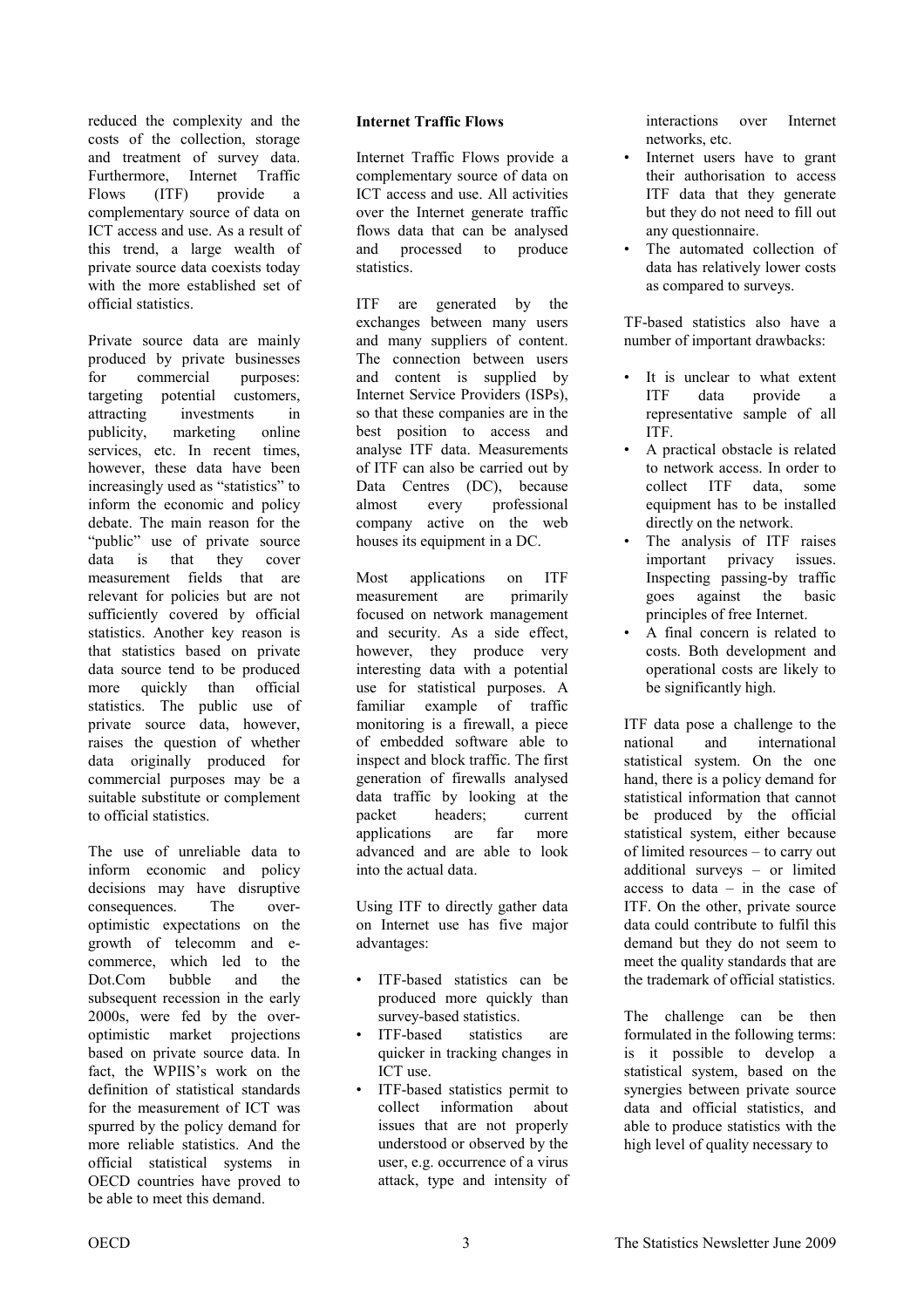

ORGANISATION<br>FOR ECONOMIC CO-OPERATION<br>AND DEVELOPMENT

# **3rd OECD World Forum on "Statistics, Knowledge and Policy" Charting Progress, Building Visions, Improving Life Busan, Korea: 27-30 October 2009**

**Is life getting better? Are our societies really making progress? What does progress mean for our societies? What are the new paradigms to measure progress? How can better policies within these new paradigms foster the progress of our societies?** 

The 3rd OECD World Forum on "Statistics, Knowledge and Policy" will address these crucial questions that today, in the current economic crisis, have become more important than ever. The Forum will attract some 1500 high level participants, and more than 200 authoritative speakers with a mixture of politicians, policy makers, heads of international organisations, opinion leaders, Nobel laureates, statisticians, academics, journalists and representatives of civil society from all over the world. You are welcome to view ou[r Preliminary Agenda](http://www.oecd.org/dataoecd/52/19/42536811.pdf) to find out more about the 47 sessions of the Forum.

#### **Speakers**

Invited and confirmed speakers include: Alicia Bárcena Ibarra (United Nations Executive Secretary of ECLAC), Angel Gurría (Secretary General, OECD), Noeleen Heyzer (Executive Secretary of UNESCAP), Ellen Johnson-Sirleaf (President of Liberia), Donald Kaberuka (President of the African Development Bank), Geoff Mulgan (Director, Young Foundation), Sergey Stepashin (Chairman of the Accounts Chamber of the Russian Federation), and Joseph Stiglitz (Nobel Memorial Prize in Economic Sciences).

#### **A Key Event for the Global Project on Measuring the Progress of Societies**

The 3rd OECD World Forum will build on the outcomes of the previous forum, whicl Nurimaru APEC Housean annex to BEXCO (Busan Exhibition & establishment of the "Global Project on Measuring the Progress of Societies". The C

is run in collaboration with several international organisations, non-government organisations, research institutes and leading foundations [www.oecd.org/progress.](http://www.oecd.org/pages/0,3417,en_40033426_40033828_1_1_1_1_1,00.html) 

#### **To Register**

If you have not received an official invitation and would like to attend the  $3<sup>rd</sup>$  OECD World Forum, please write to preregisterKorea2009@oecd.org attaching information on the reason for your interest and giving details of your professional qualifications, as well as web links to some of your work, where appropriate.

#### **The Exhibition**

The Exhibition at the 3rd OECD World Forum will include new technologies for visualising statistics, initiatives to measure and foster quality of life at local and national levels and eco-friendly green technology and with a particular focus on promoting green growth and social cohesion. More information is available on the website: www.oecdworldforum2009.org and online registrations will be available from June. In the meantime, however, you may request more information by contacting the Exhibition Secretariat: oecdexhibit@ioconvex.com

**In cooperation with: In association with**







United Nations Development Programme World Bank International Statistical













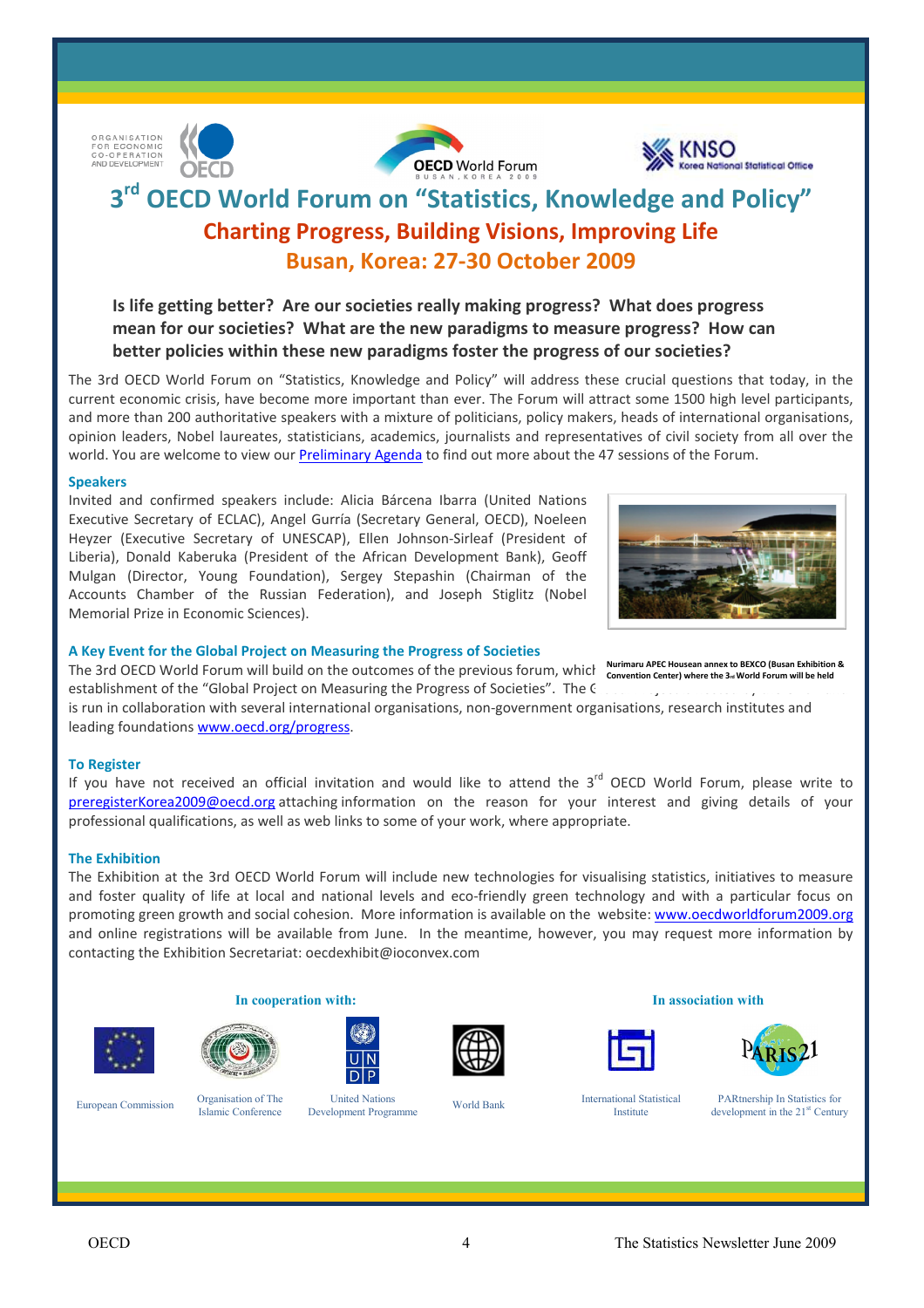# Launch of the new African Economic Outlook online platform

### www.African [EconomicOutlook.org](www.africaneconomicoutlook.org)

Whether you are interested in macroeconomic developments, structural issues, governance, human development or just the raw figures, it is all here.

This unique online tool puts rigorous economic data, information and research on Africa at your fingertips.

Comprehensive analyses of African economies, placed in their social and political contexts, are now just a few clicks away.

In addition to country profiles, this platform will provide ongoing research by partner institutions (African Development Bank and UN Economic Commission for Africa) and African think tanks, trends and analysis of sectors critical for development.

Data, analyses and forecasts are displayed in a user-friendly manner, while remaining accessible through lower-band or mobile connections.

Developed using Open Source software, [AfricanEconomic](www.africaneconomicoutlook.org) [Outlook.org](www.africaneconomicoutlook.org) databases can be searched, GIS-mapped, downloaded, plotted and printed. Data and analyses are updated frequently.

inform economic and policy decisions?

The system of public utilities in place in most OECD countries seems to provide a valuable model to deal with this question. Public utilities refer to services

provided under market conditions but according to a set of standards set by the public regulation. Typical examples of public utilities are electricity, natural gas, water, sewage, telephone, etc. In the case of water, for example, the public interest is that all citizens have access to quality water. Public regulators, therefore, set standards about the conditions of the provision of water but the service is offered by a company, either private or public, under market conditions.

Statistics can be regarded as a type of public utility: they are necessary to define and implement policies, which have an impact on the welfare of citizens. As such, there is a public interest in having reliable statistics. And this is the rational behind the establishment of official statistics.

In the same way as public utilities do not need to be provided by public companies to ensure high quality of the service, statistics do not have to be produced by NSOs in order to be reliable. All that is needed to ensure statistical quality is a set of statistical standards that apply to all statistics, no matter whether they are produced by private companies or NSOs.

For this model to be viable a number of important issues have to be discussed and solved among all stakeholders.

- The analysis of ITF does not have to impinge on the privacy and security of users and ISPs. Therefore, a suitable regulatory framework has to be defined and implemented.
- A statistical quality framework for ITF-based statistics has to be defined. Basic statistical concepts like sampling become challenging when applied to the Internet.
- A viable economic model needs to be developed.

Although ISPs already generate statistics based on ITF data, the implementation of statistical standards may involve significant costs. This model can be economically sustainable only if is supported by a sufficient level of public finance and if it generates a sufficient stream of market revenues.

This challenging set of issues should be examined by an expert group representing all stakeholders. Based on its role and expertise, the OECD seems the right place to host this experimental process. In particular, the expert group could include members from:

National stakeholders:

- Major ISPs and DC who are willing to engage in this reflection;
- NSOs from OECD countries:
- Internet regulators.

International stakeholders:

- The Business and Industry Advisory Committee to the OECD (BIAC);
- Civil society and the Internet technical community;
- The WPIIS and the OECD Committee on Statistics (CSTAT);
- The OECD Working Party on Information Security and Privacy (WPISP);
- EUROSTAT.

#### **Survey data**

ICT have reduced the complexity and the costs of the collection, storage and statistical treatment of survey data. A number of medium-scale surveys that could only be carried out by NSOs in the past are now feasible for small private companies. The fact that both private companies and NSOs are able to produce survey-based statistics does not necessarily imply that the statistical quality of these data is the same. A number of issues – from the sample size and design, the technique of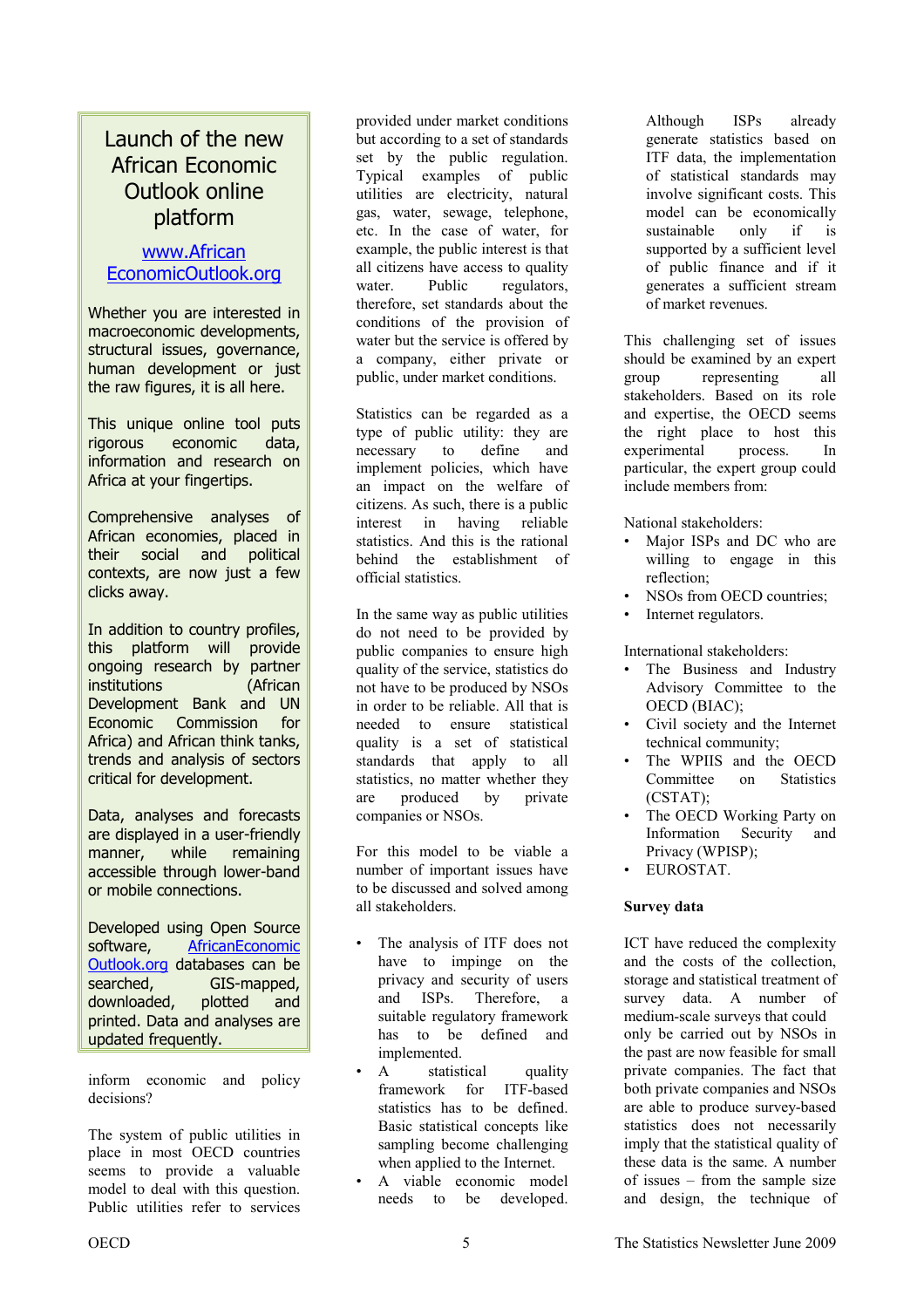<span id="page-5-0"></span>interview and the statistical treatment of the row data – contribute to determine the statistical quality and, ultimately, the reliability of survey-based statistics.

National (NSOs) and international (UNSD, OECD and EUROSTAT) statistical institutions have issued detailed technical guides on the steps to follow in the different phases of a survey. For instance, the business and household ICT model surveys by the OECD and EUROSTAT set up a number of criteria for the collection and analysis of survey data. While these guidelines are, to a different degree, binding for official statistics, they do not apply to private source data.

The basic reason why private source data do not necessarily follow these guidelines is that they involve significant costs. Statistical quality, however, may also have a monetary return if the compliance of statistical standards provides private data producers with an advantage over their competitors. This implies that there may be a commercial incentive for a private company to apply statistical quality standards if these can be used as part of its marketing strategy.

For a large number of products, this type of incentive has led to the creation of some form of "quality label", e.g.: concerning the environmental impact, biofood, security etc. The "quality label" can be based on either selfcertification or formal certification. Either type of certification can be voluntary or compulsory.

Applied to statistical data, selfcertification would take the form of a quality "check list" of the statistical features of the data produced. When releasing a new set of data, data producers would simply fill out all or part of the check list, stating that the data produced respect a predefined set of statistical standards. NSOs, at

the national level, and the OECD-EUROSTAT, at the international one, could help to define this quality check list.

Formal certification would require that a data producer submit the methodology used for a specific data set to a statistical body, which could decide whether to grant a quality label or not. The source of legitimacy of such a body would be an issue if formal certification is compulsory. If certification is voluntary, the legitimacy of this body would be based on the choice of data producers to seek for its certification.

Whether the model of "statistical quality label" would be feasible and effective and under what conditions is an issue that should be examined by an expert group representing all stakeholders. Based on its role and expertise, the *OECD seems the right place to host this experimental process.* 

*----* 

 $rac{1}{\text{OED}}$ 

**QWIDS** QUERY WIZARD FOR<br>INTERNATIONAL DEVELOPMENT STATISTICS

*Query Wizard for International Development Statistics Yasmin Ahmad and Marc Tocatlian, OECD* 

QWIDS provides easy access to statistics on aid flows. It is an intuitive system and designed to enable a novice user to easily navigate the system, query and extract the data. Users do not need to know about the structure of the underlying databases to use the tool. The database structure is based on the seven different tables on aggregated aid flows by members of the Development Assistance Committee (DAC) and individual aid activities stored on the Creditor Reporting System (CRS). The system is **intelligent**  enough to find the best source of data for each request. QWIDS

extracts data dynamically from [OECD.Stat](http://stats.oecd.org/Index.aspx) (using web services) which is the repository for all International Development Statistics (IDS).

A thorough analysis of IDS users was conducted and several typical user profiles (personas) were created from this exercise. To learn more about the personas see: http://www.designstamp.com /downloads/DesignStamp\_Person aProcess.pdf. During the entire development process, system functionalities were tested against the personas to ensure that the application focused on providing core data that would respond to more than 90% of users' needs.

QWIDS was built as a generic tool so that other OECD.Stat datasets could potentially benefit from this development. OECD's Information Technology and Network (ITN) Department cooperated actively in this development to help ensure QWIDS would fit within the OECD's IT infrastructure.

QWIDS contains all the features provided by OECD.Stat (e.g. metadata, bookmarking query results, pivot table functionalities, export to CSV function, etc.) and in addition provides a **full text search** on the descriptive data of the CRS. Most individual datasets provided in OECD.Stat can be viewed in QWIDS and bulk downloads are available for users who wish to export all the data to another platform.

QWIDS went live in November 2008. Since then feedback has been extremely positive with growing usage of this new resource.

Users are presented with six core dimensions by which to query data on aid flow statistics: Donor, Recipient, Flow, Flow Type, Sector and Time (as shown on the next page).

.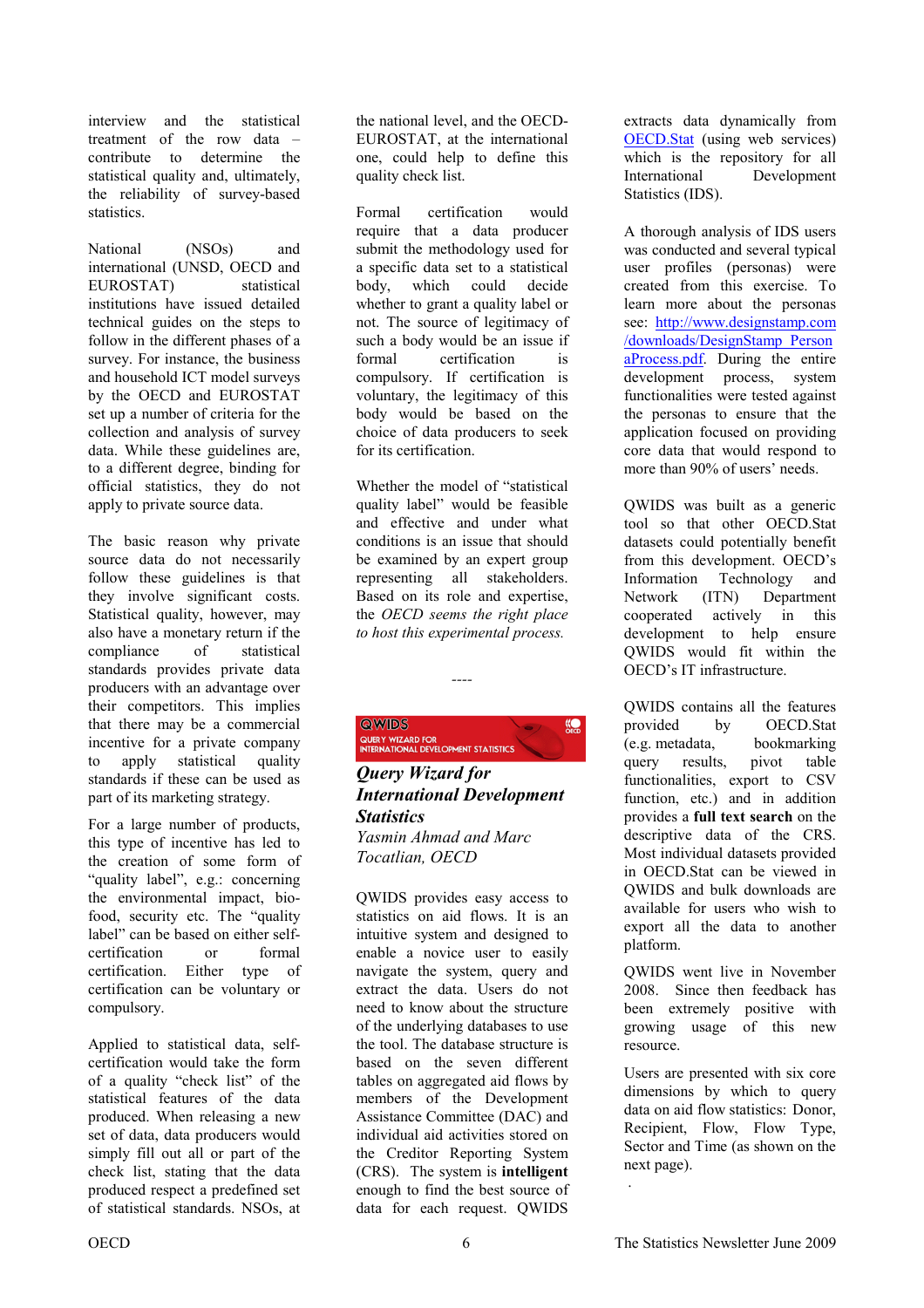| ORGANISATION<br>FOR ECONOMIC<br>CO-OPERATION<br>AND DEVELOPMENT                                                                      | QWIDS<br>Query Wizard for<br>International Development Statistics     |                                                                                                                                           |                       |                                                              |                     | About   Help   Popular queries   Glossary   Contact Us   OECD.Stat                   |                                                                                             |   |
|--------------------------------------------------------------------------------------------------------------------------------------|-----------------------------------------------------------------------|-------------------------------------------------------------------------------------------------------------------------------------------|-----------------------|--------------------------------------------------------------|---------------------|--------------------------------------------------------------------------------------|---------------------------------------------------------------------------------------------|---|
| What type of Aid data are you looking for?                                                                                           |                                                                       |                                                                                                                                           |                       |                                                              |                     |                                                                                      | <b>See All Datasets</b>                                                                     |   |
| Hide Data Selection $\otimes$                                                                                                        |                                                                       |                                                                                                                                           |                       |                                                              |                     |                                                                                      |                                                                                             |   |
| Donor(s)                                                                                                                             | <b>Recipient(s)</b>                                                   | Flow(s)                                                                                                                                   |                       | <b>Flow Type(s)</b>                                          |                     | Sector(s)<br><b>Time Period</b>                                                      |                                                                                             |   |
| <b>DAC Countries</b><br>中国                                                                                                           | All Recipients, Total                                                 | ODA<br>昼                                                                                                                                  |                       | <b>Disbursement</b>                                          |                     | All Sectors, Total                                                                   | 6 Selected                                                                                  | 中 |
| All Donors, Total<br>罓<br><b>DAC Countries</b><br>Non-DAC Countries<br>Multilateral Agencies<br><b>Browse Donors</b><br>Enter Donor: | All Recipients, Total<br><b>Browse Recipients</b><br>Enter Recipient: | $\overline{\mathbf{v}}$<br>ODA<br>П<br>OOF<br>П<br>Private<br>Total Flows<br>(ODA+OOF+Private)<br>Total Official Flows Net<br>$(ODA+OOF)$ | ⊕<br>٨<br>$\circledR$ | $\overline{\mathbf{v}}$<br><b>Disbursement</b><br>Commitment | ⊙<br>$\circledcirc$ | All Sectors, Total<br>Browse Broad Sector Categories<br>Browse Detailed Sector Codes | Most recent year only (2008)<br>$\vee$ to 2008 $\circ$ $\vee$<br>2003<br>Browse Time Period |   |
| Reset All Selections<br>Show Additional Data Selection Options $\otimes$                                                             |                                                                       |                                                                                                                                           |                       |                                                              |                     |                                                                                      | Show project-level data and/or detailed sector level data (CRS) 3                           |   |

© OECD. All rights reserved. Terms & Conditions | Privacy Policy

To query data, users simply need to select the variables within each dimension which are of interest to them.

Further detailed variables and dimensions relative to a user's specific query are available under **Show Additional Data Selection Options.** 

| What type of Aid data are you looking for?                                                                                                                                                                                                                            |                                                                              |                                                                                                                                                   |                                                               |                                                                                                                | <b>See All Datasets</b>                                                                            |  |
|-----------------------------------------------------------------------------------------------------------------------------------------------------------------------------------------------------------------------------------------------------------------------|------------------------------------------------------------------------------|---------------------------------------------------------------------------------------------------------------------------------------------------|---------------------------------------------------------------|----------------------------------------------------------------------------------------------------------------|----------------------------------------------------------------------------------------------------|--|
| Hide Data Selection $\triangle$                                                                                                                                                                                                                                       |                                                                              |                                                                                                                                                   |                                                               |                                                                                                                |                                                                                                    |  |
| Donor(s)                                                                                                                                                                                                                                                              | <b>Recipient(s)</b>                                                          | Flow(s)                                                                                                                                           | <b>Flow Type(s)</b>                                           | Sector(s)                                                                                                      | <b>Time Period</b>                                                                                 |  |
| <b>DAC Countries</b><br>$\overline{\mathbb{P}}$                                                                                                                                                                                                                       | All Recipients, Total<br>中                                                   | <b>ODA</b>                                                                                                                                        | Disbursement                                                  | All Sectors, Total                                                                                             | 6 Selected<br>子                                                                                    |  |
| All Donors, Total<br>$\nabla$ DAC Countries<br>Non-DAC Countries<br>Multilateral Agencies<br><b>Browse Donors</b><br><b>Enter Donor:</b>                                                                                                                              | All Recipients, Total<br><b>Browse Recipients</b><br><b>Enter Recipient:</b> | ٨<br>$\triangledown$ ODA<br>◈<br>$\Box$ OOF<br>⊛<br>$\Box$ Private<br>Total Flows<br>(ODA+OOF+Private)<br>Total Official Flows Net<br>$(ODA+OOF)$ | ⊙<br>$\blacksquare$<br><b>Disbursement</b><br>⊙<br>Commitment | All Sectors, Total<br>Browse Broad Sector Categories<br><b>Browse Detailed Sector Codes</b>                    | Most recent year only (2008)<br>$\vee$ to 2008 $\circ$ $\vee$<br>2003<br><b>Browse Time Period</b> |  |
| <b>Reset All Selections</b>                                                                                                                                                                                                                                           |                                                                              |                                                                                                                                                   |                                                               |                                                                                                                | Show project-level data and/or detailed sector level data (CRS) 3                                  |  |
| Hide Additional Data Selection Options $\otimes$                                                                                                                                                                                                                      |                                                                              |                                                                                                                                                   |                                                               |                                                                                                                |                                                                                                    |  |
| <b>Flow Details:</b>                                                                                                                                                                                                                                                  |                                                                              |                                                                                                                                                   | <b>Flow Type Details:</b>                                     | Amount:                                                                                                        |                                                                                                    |  |
| <b>No Selection</b>                                                                                                                                                                                                                                                   |                                                                              |                                                                                                                                                   | <b>No Selection</b>                                           | <b>Current Prices (USD millions)</b>                                                                           |                                                                                                    |  |
| ODA Grouping<br>ODA % GNI @<br>Bilateral ODA, Total<br>由口<br><b>Bilateral ODA Grouping</b><br>Multilateral ODA, Total<br>Multilateral ODA, Grouping<br><b>B</b><br>Memo(bil+mul): HIPC Initiative<br>Memo(bil+mul): IDA Debt Reduction Facility<br>$\bigcap$ on ourse |                                                                              | Disbursement Grouping<br>Gross Disbursement (3)                                                                                                   |                                                               | Current Prices (USD millions)<br>□<br>Constant Prices (2007 USD millions)<br>П<br>National currency (millions) |                                                                                                    |  |

Activity level information can be accessed by selecting either **detailed sector codes**, or by clicking on the box at the bottom of the query pane **Show project level data**.

When data results are returned based on a query that searches for activity level information, the values in the results table are hyperlinked. By clicking on one of these cells a new window opens showing the full details of all the aid activities that make up that aggregate.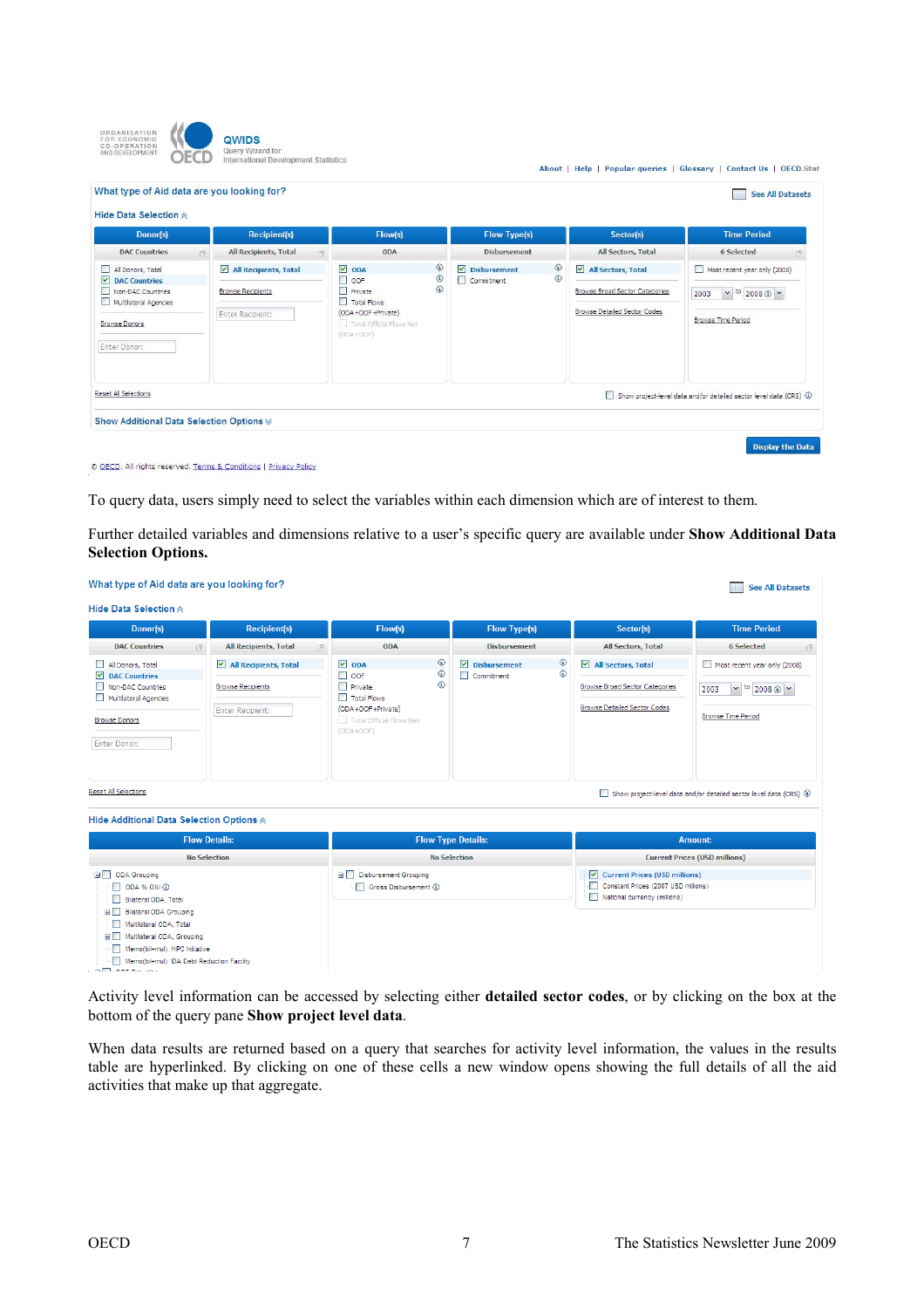<span id="page-7-0"></span>

| <b>CRS</b> Microdata                                                                                                                                                                                                |                                   |                      |                               |                       |                                                                                       |                                                        |                                                                    |                          |                                                                |
|---------------------------------------------------------------------------------------------------------------------------------------------------------------------------------------------------------------------|-----------------------------------|----------------------|-------------------------------|-----------------------|---------------------------------------------------------------------------------------|--------------------------------------------------------|--------------------------------------------------------------------|--------------------------|----------------------------------------------------------------|
| <b>EXPORT AS CSV</b><br><b>Print Data</b><br>A<br>Search Aid Activities<br><b>Search</b>                                                                                                                            |                                   |                      |                               |                       |                                                                                       |                                                        |                                                                    |                          |                                                                |
| Data Displayed:<br>Donor(s): DAC Countries Recipient(s): Nepal Sector(s): All Sectors, Total Flow(s): ODA Flow Type(s): Disbursement Time Period: 2007 Amount: Current Prices (USD millions) Type of Aid: All Types |                                   |                      |                               |                       |                                                                                       |                                                        |                                                                    |                          |                                                                |
| Year $\triangle$                                                                                                                                                                                                    | Donor Name A                      | <b>Agency Name</b> △ | Recipient<br>Name $\triangle$ | Flow Name $\triangle$ | <b>Short Description</b> △                                                            | <b>Disbursements</b><br><b>USD</b> million $\triangle$ | <b>Disbursements</b><br><b>USD million</b><br>Constant $\triangle$ | Purpose Code $\triangle$ | <b>Purpose Na</b>                                              |
| 2007                                                                                                                                                                                                                | Japan                             | MOFA                 | Nepal                         | ODA Grants            | ESSENTIAL HEALTH SERVICES OF<br>EMERGENCY-AFFECTED CHILDREN<br>AND WOMEN              | 1.3815                                                 | 1.3815                                                             | 12220                    | BASIC HEA<br>CARE                                              |
| 2007                                                                                                                                                                                                                | Japan                             | MOFA                 | Nepal                         | ODA Grants            | MEDICAL SERVICES                                                                      | 0.3725                                                 | 0.3725                                                             | 12191                    | MEDICAL                                                        |
| 2007                                                                                                                                                                                                                | Japan                             | MOFA                 | Nepal                         | ODA Grants            | TC AGGREGATED ACTIVITIES                                                              | 0.0007                                                 | 0.0007                                                             | 11110                    | EDUCATIC<br>POLICY &<br>MANAGEME                               |
| 2007                                                                                                                                                                                                                | Japan                             | <b>JICA</b>          | Nepal                         | ODA Grants            | TC AGGREGATED ACTIVITIES                                                              | 0.1840                                                 | 0.1840                                                             | 14020                    | WATER SL<br>SANIT. - L<br>SYST.                                |
| 2007                                                                                                                                                                                                                | Japan                             | <b>JICA</b>          | Nepal                         | ODA Grants            | TC AGGREGATED ACTIVITIES                                                              | 0.1234                                                 | 0.1234                                                             | 14020                    | WATER SL<br>SANIT. - L<br>SYST.                                |
| 2007                                                                                                                                                                                                                | Japan                             | <b>JICA</b>          | Nepal                         | ODA Grants            | TC AGGREGATED ACTIVITIES                                                              | 0.1017                                                 | 0.1017                                                             | 14040                    | <b>RIVER</b><br>DEVELOPM                                       |
| 2007                                                                                                                                                                                                                | Austria                           | Reg                  | Nepal                         | ODA Grants            | PURCHASE AND DELIVERY OF<br>COMPUTER TOMOGRAPH FOR<br>DHULIKHEL HOSPITAL              | 0.0205                                                 | 0.0205                                                             | 12191                    | MEDICAL {                                                      |
| 2007                                                                                                                                                                                                                | Austria                           | <b>ADA</b>           | Nepal                         | ODA Grants            | ECO-HIMAL CO-FINANCING<br>PROJECT: RESTORATION OF ITUM<br><b>BAHA BUDDHIST CENTRE</b> | 0.0028                                                 | 0.0028                                                             | 16061                    | <b>CULTURE</b><br>RECREATI                                     |
| 2007                                                                                                                                                                                                                | Austria                           | <b>ADA</b>           | Nepal                         | ODA Grants            | NGO-CONFINANCE POGR.:<br>BUILDING AND INCOME CREATING<br>MEASURES FOR WOMEN           | 0.0019                                                 | 0.0019                                                             | 16020                    | EMPLOYME<br>POLICY AI<br>ADMIN. MK                             |
| 2007                                                                                                                                                                                                                | Austria                           | <b>ADA</b>           | Nepal                         | ODA Grants            | TOURISM DEVELOPMENT AND<br>TRAINING, FINAL PHASE                                      | 0.0851                                                 | 0.0851                                                             | 33210                    | <b>TOURISM</b><br>AND ADMI $\boxed{\smile}$<br><b>MAMAGEME</b> |
| $\langle$                                                                                                                                                                                                           | $\mathop{\rm III}$                |                      |                               |                       |                                                                                       |                                                        |                                                                    |                          | $\rightarrow$                                                  |
|                                                                                                                                                                                                                     | Page 1 of 10 1 2 3 4 5 6 7 8 9 10 | Last                 | Go To Page:                   |                       |                                                                                       |                                                        |                                                                    |                          |                                                                |
| <b>Total Results: 975</b>                                                                                                                                                                                           |                                   |                      |                               |                       |                                                                                       |                                                        |                                                                    |                          |                                                                |

For more information about IDS online and QWIDS, please visit: www.oecd.org/dac/stats/idsonline

The OECD project leaders for QWIDS development were **Yasmin Ahmad** (on the substantive side) and Marc Tocatlian (on the process and technical side).

----

## *The Present, Challenges and Future of China's Statistical System*

*Ma Jiantang, Commissioner of National Bureau of Statistics of China* 

The Chinese government pays keen attention to statistical work and all social circles are greatly concerned with its development because statistics hold an important position in the country's administration and evidence-based decision-making and play an essential role in China's socialist modernization construction.

Currently, China is in a new era of building a well-off society and accelerating socialist modernization on a comprehensive basis with the scientific development view being implemented

throughout the country. The Chinese government makes a point of promoting sound and rapid economic and social development, putting forth newer and higher requirements for China's statistical system and posing significant challenges for statistical work.

#### **Statistical demands grow in a diversified and complicated manner**

With China's rapid economic growth and the accelerating economic globalization, it has become more difficult for the Chinese economy to maintain stable and healthy development and macro regulation calls for more comprehensive and more accurate statistical data. China's economic system is going through a profound reform, with in-depth movements in social structure,

drastic adjustments in interest patterns, and sweeping changes in ideological thinking; a great amount of statistical data on social environment resources is needed to manage social affairs in a scientific manner and to build a harmonious society.

Although China has built a socialist market economy system, some of the contents and indicators of statistical surveys in the planned economy period shall be retained for the time being to promote China's development, thus showing dual features in China's statistical demands. Chinese governments at various levels are all heavily burdened with economic and social management functions, requiring a lot of regional statistical data. Businesses, research institutions and the general public have become more aware of and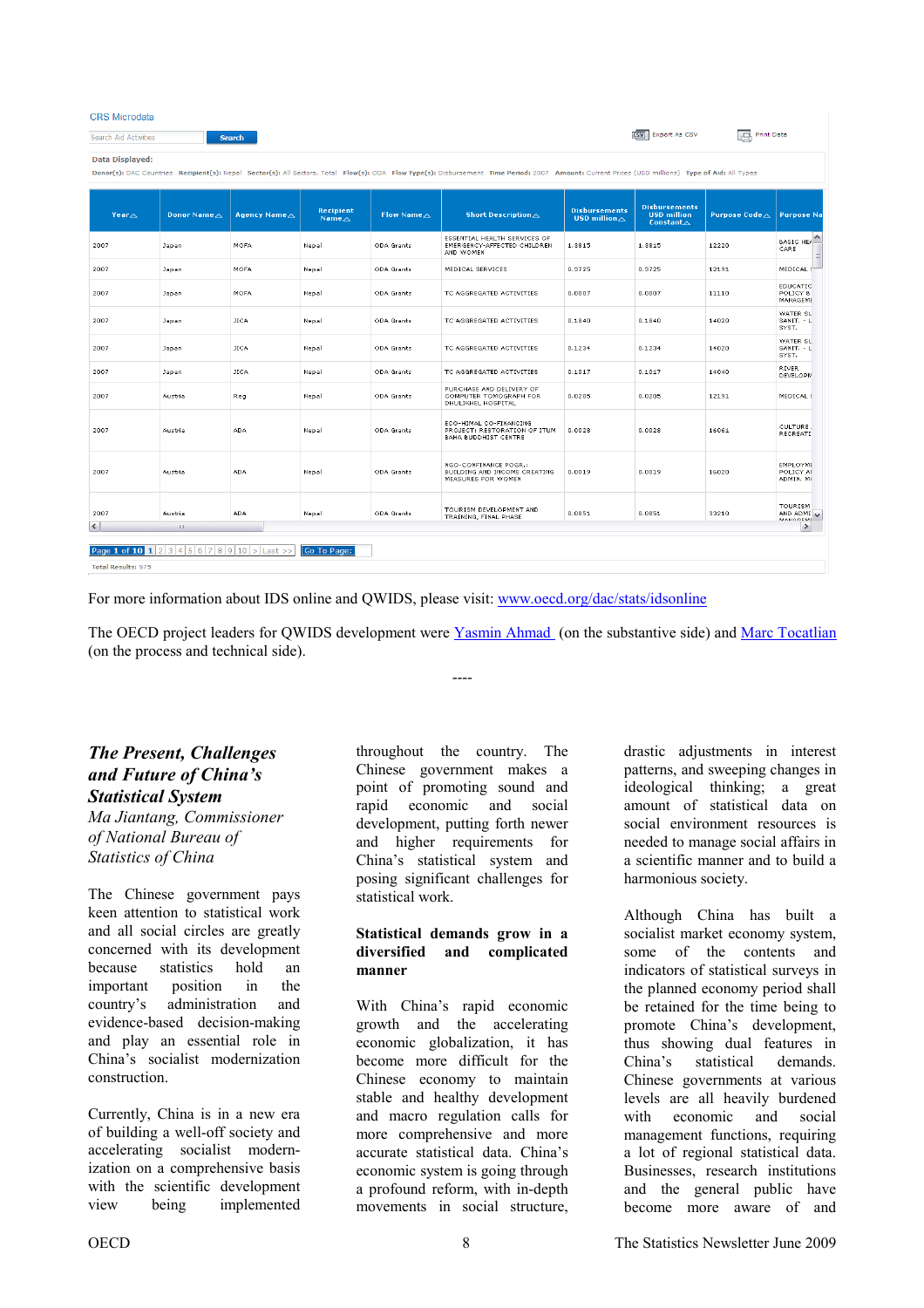voluntary in using the statistical information disseminated by the government than ever before. With the Chinese economy already integrated into the world economy, there are increasing demands of the international community and overseas investors for the statistical information of China, which has resulted in the fact that China's statistical demands are not only diversified and complicated but are also becoming increasingly difficult to meet.

#### **Changes in economic and social environments add to the difficulty of the statistical survey**

Competent departments in charge of industries, governments at primary levels and state-owned enterprises have changed a lot in terms of statistical strength and method from the planned economy period while the statistical survey channels and data gathering system adapted to the socialist market economy have not been fully established. Deepening reform and opening up and rapid development of the economy and society have resulted in increasingly diversified economic subjects, accelerating population migration, expanding scale of survey targets, complicated structure and frequent changes. These survey targets have become more aware of protecting their privacy and trade secrecy and have become less willing to assist and cooperate with statistical surveys, adding to the difficulty of organizing statistical surveys and meeting statistical demands.

Various constraints exist and the statistical service cannot fully adapt to and meet the needs of the state's scientific development, statistical indicators cannot timely provide accurate evidence for macro regulation, government governance, business operation and the general public's participation in economic and

social activities, sampling surveys are restricted by local governments for the need of statistical information, the application of administrative recordings in statistical work remains inadequate, and information technologies and statistical regulations cannot fully meet the development of statistical work. Therefore, China's statistical departments shall continuously innovate and perfect the statistical system in order to adapt to the needs of socialist market economy and the state's scientific development.

#### **Future development of China's statistical system**

The important thing is that the Chinese government attaches keen attention to statistical innovation and development. It is specified in the Decision of the Central Committee of the Communist Party of China on Some Issues concerning the Improvement of the Socialist Market Economy passed by the Third Plenary Session of the 16th CPC Central Committee that efforts shall be made to enhance the statistical system and perfect the monitoring system on economic performance. Premier Wen Jiabao has repeatedly made a point of deepening the reform of the statistical system, perfecting statistical systems and measures and ensuring the authenticity of statistical data. In his inspection of the National Bureau of Statistics of China at the beginning of the year, Vice Premier Li Keqiang stressed that efforts shall be made to recognize the important role played by statistics in economic and social development to improve the quality and proficiency of statistical work on a comprehensive basis.

The National Bureau of Statistics of China has preliminarily prescribed the objectives of the statistical system reform and development: thoroughly

implement the scientific development view, set up a modern statistical system of sound structure, scientific survey system, leading technologies, effective legal guarantee and qualified team, aimed at improving the scientific development of statistical service, centred on enhancing the quality of statistical data, boosted by reform and innovation and supported by information technologies for the purpose of providing highly efficient statistical services of excellent quality.

This will be achieved through:

- Setting up a statistical data quality control system of full coverage, solid foundation, standard procedures and specified responsibilities.
- Carrying out statistical work oriented toward improving the quality of statistical data.
- Strengthening statistical construction at primary levels.
- Setting up an all-process data quality control system covering statistical design and data gathering, review, transfer, processing, management, assessment and dissemination.

Reaching all these objectives requires several actions. Setting up a statistical survey system of sound standards, complete lists, perfect indicators and scientific methodology can be implemented through: enhancing the statistical standard system, enhancing the name lists of basic organizations through the use of administrative recordings, setting up a scientific, unified and concise statistical indicator system, setting up a scientific and efficient statistical survey methodology system, enhancing periodical census system through adding the relevant indicators that reflect residents' housing conditions to accurately reflect the aggregate amount and structure of population and houses as the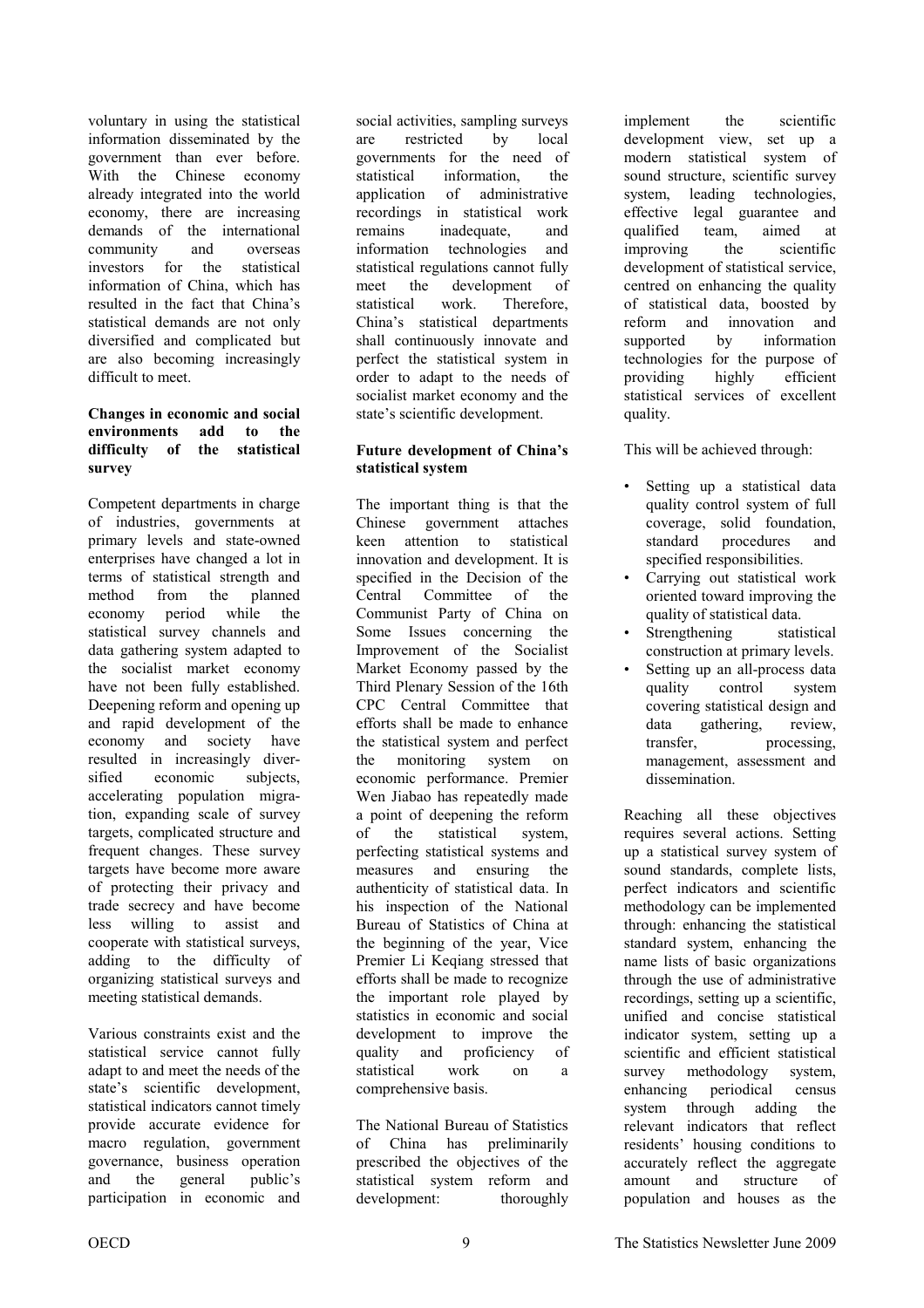<span id="page-9-0"></span>basis for the sampling survey targeted at natural persons and, finally, perfecting the regular statistical survey system.

Setting up a statistical management system of sound legality, complete institutions, specified duties and effective coordination will be achieved by enhancing statistical laws and regulations, strengthening the state's centralized leadership of statistical work, strengthening and enhancing the statistical work in local areas, strengthening and enhancing the statistical work of various sectors and bringing into play the function of nongovernmental statistical surveys.

Setting up an information supported statistical system of sound network consistent procedures, efficient operation and great convenience will be achieved by enhancing the infrastructures construction of information based statistical work, setting up a unified statistical database system throughout China, setting up a unified software platform for the gathering of statistical data throughout China and strengthening the application of modern information technologies in statistical work.

Finally, setting up a statistical service system of reliable information, rich content, diversified approaches and great convenience will be achieved by enhancing the statistical data dissemination system, expanding the channels of statistical services and acting as a good assistant to the governments at various levels.

Reform and development of China's statistics is at an important stage. The development of China's social economy required to speed up the reform requires the development of China's statistics for solving the ceaseless new situations and problems. The demands in statistics are increasing in China,

which need the continuing support from international organisations not only for accelerating the development of China's statistics, but also for the contribution on the development of global statistics.

This article is an extract based on the paper 'The Present, Challenges and Future of China's Statistical System' presented at the Economic and Social Commission for Asia and the Pacific, Committee on Statistics, First session 4-6 February 2009, Bangkok".

*Information Economy Product Definitions based on the Central Product Classification (version 2) Vincenzo Spiezia, OECD* 

*----* 

#### **Introduction**

Product classifications are used by statistical offices and others for a number of measurement purposes. These include measurement of product usage, current and capital expenditure on products, domestic production, and trade in goods and services. They are therefore an important element of a set of statistical standards, with Information Economy (IE) standards no exception.

This summary article (the full paper can be found here: [http://www.oecd.org/dataoecd/16/](http://www.oecd.org/dataoecd/16/46/42978297.pdf) 46/42978297.pdf) presents the definition of information economy (IE) products developed by the WPIIS Classifications Expert Group. The product definitions complement the IE sector definitions that were released in early 2007. The latter are based on the 2007 revision of the UNSD's International Standard Industrial Classification of All Economic Activities (ISIC Rev. 4).

The article includes two main features of the IE product definitions, ICT products and Content and media products. Each definition is a subset of the Central Product Classification (Version 2) developed by the United Nations Statistical Division (UNSD).

#### **Brief history**

The first statistical standard produced by the WPIIS was an industry-based definition of the ICT sector. It was released in 1998 and revised slightly in 2002, following the release of ISIC Rev. 3.1.

It was not until 2003 that the first product definition appeared. It was for ICT goods and was based on the 2002 version of the Harmonized System (HS) used for trade statistics. Discussion about an ICT services definition started around the same time and resulted in the release of a definition in 2007, based on a draft version of the CPC Ver. 2.

Discussion about the definition of a "content" sector and its products began in 1998 but was not resolved until the recognition by the North American Industry Classification System (NAICS) and ISIC (Rev. 4) of "information" and related industries as a major industrial sector. More information on the history and concepts underlying development of the IE sector and product definitions can be found in the OECD Guide to Measuring the Information Society.

With the details of the revisions of the ISIC and CPC becoming clearer, the revision and development of industry and product definitions were a major focus of the May 2006 WPIIS meeting.

Delegates at the 2006 meeting of the WPIIS gave a mandate to a group of volunteer experts to resolve outstanding issues and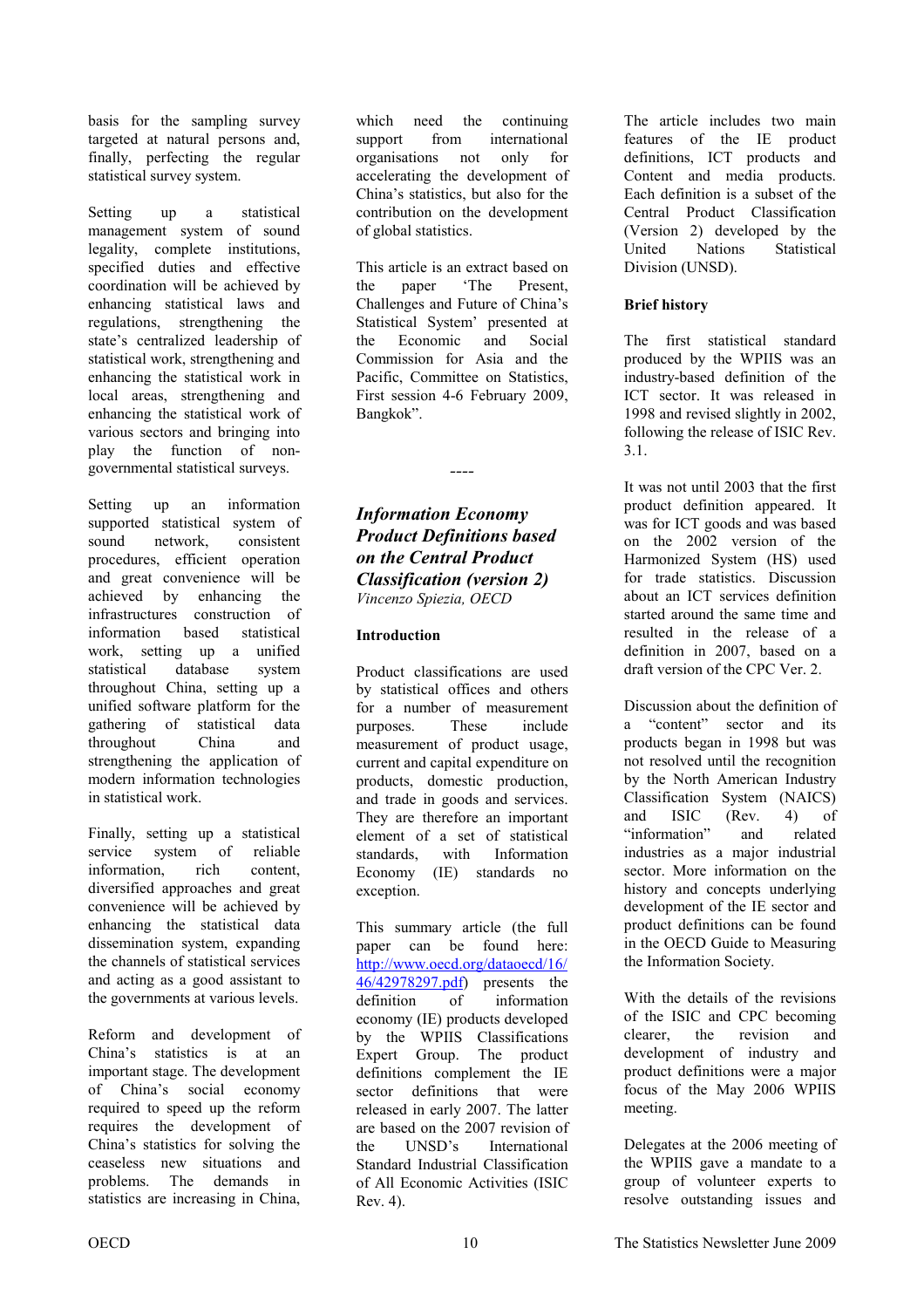finalise a proposal for the sectoral and ICT goods definitions. The 2007 meeting of the WPIIS received an update on progress of the definitions work and endorsed continued work on the product definitions.

The group of volunteers became the Classifications Expert Group chaired by Daniel April (Canada), vice chair of WPIIS. The members were: Marc Aufrant (France), Yves Froidevaux (Switzerland), Troels Burchall Henningsen (Denmark), Jeong-Eon Kim (Korea), Martin Mana (OECD), Ron McKenzie (New Zealand), John Burns Murphy (United States), Lea Parjo (Finland), Sheridan Roberts and Sid De (Australia). In its deliberations, the group considered comments received from WPIIS delegates and Eurostat. The latter submitted its conclusion based on deliberations of its Working Group on ICT sector statistics and on a wide consultation of European countries.

#### **Guiding principles**

In respect of the principles used to determine the products lists, the assumption was made that products of the IE sector should be included, and that products that are not output of the IE sector should be excluded, unless there is a compelling case for their exclusion/inclusion respectively.

Members of the expert group were amenable to taking a majority approach to reach agreement. A product was included where a strong majority view prevailed, irrespective of the corresponding industry. Where the majority was not so clear, other considerations were taken into account.

#### **ICT products**

The main features of the ICT product definition can be summarised as follows:

- All but four products that are products of one or more ICT manufacturing industries (and have no links to non-ICT industries) are included in the proposed ICT products list. The exclusions have strong majority support and are electrical capacitors, resistors and their parts.
- Two goods that are not products of an ICT manufacturing industry have been included based on strong majority support and/or consistency with other inclusions. They are Digital cameras and Other recording media, including matrices and masters for the production of disks.
- Some changes have been made to the ICT services definition that was released in 2007. They arise mainly through changes to the CPC and further developments in splitting ICT services and content.
- All of the products of ICT services industries are in either the ICT services or the Content and media products list.
- Several ICT services were included in the Content and media products list because the expert group considered that they are more similar to content than ICT. Details can be found in the discussion of Content and media products in Annex 3.
- A small number of services that are not output of ICT industries are included in the ICT products list. They are: three Leasing or rental services products, Business process management services, Engineering services for telecommunications and broadcasting projects and two Installation services products.
- The ICT product definition does not have a specific goods/services split (though,

for trade statistics purposes, it is clear which products are goods).

The broad level categories and the number of CPC sub-classes in each are shown in Table 1 below. There are 10 broad categories and 99 products.

#### **Content and media products**

The main features of the Content and media products definition can be summarised as follows:

- All but two of the products of the Content and media sector are included in the list. The first exception has strong majority support from the expert group and is Unused postage, revenue or similar stamps; stamp-impressed paper; cheque forms; banknotes, stock, share or bond certificates and similar documents of title. A late addition to products of the content sector is the product Postage or revenue stamps, stamp-postmarks, first-day covers, postal stationery (stamped paper) and the like; collections and collectors' pieces of zoological, botanical, mineralogical, anatomical, historical, ethnographic or numismatic interest; antiques. This was also excluded following consultation with the expert group.
- Four products of the ICT sector are included in the Content and media products list, with the strong agreement of expert group members. They are: the three games software products (38582, 47822 and 84391) of ISIC class 5820 (Software publishing) and the Web portals industry product, Web search portal content.
- Four products that are not from the Content and media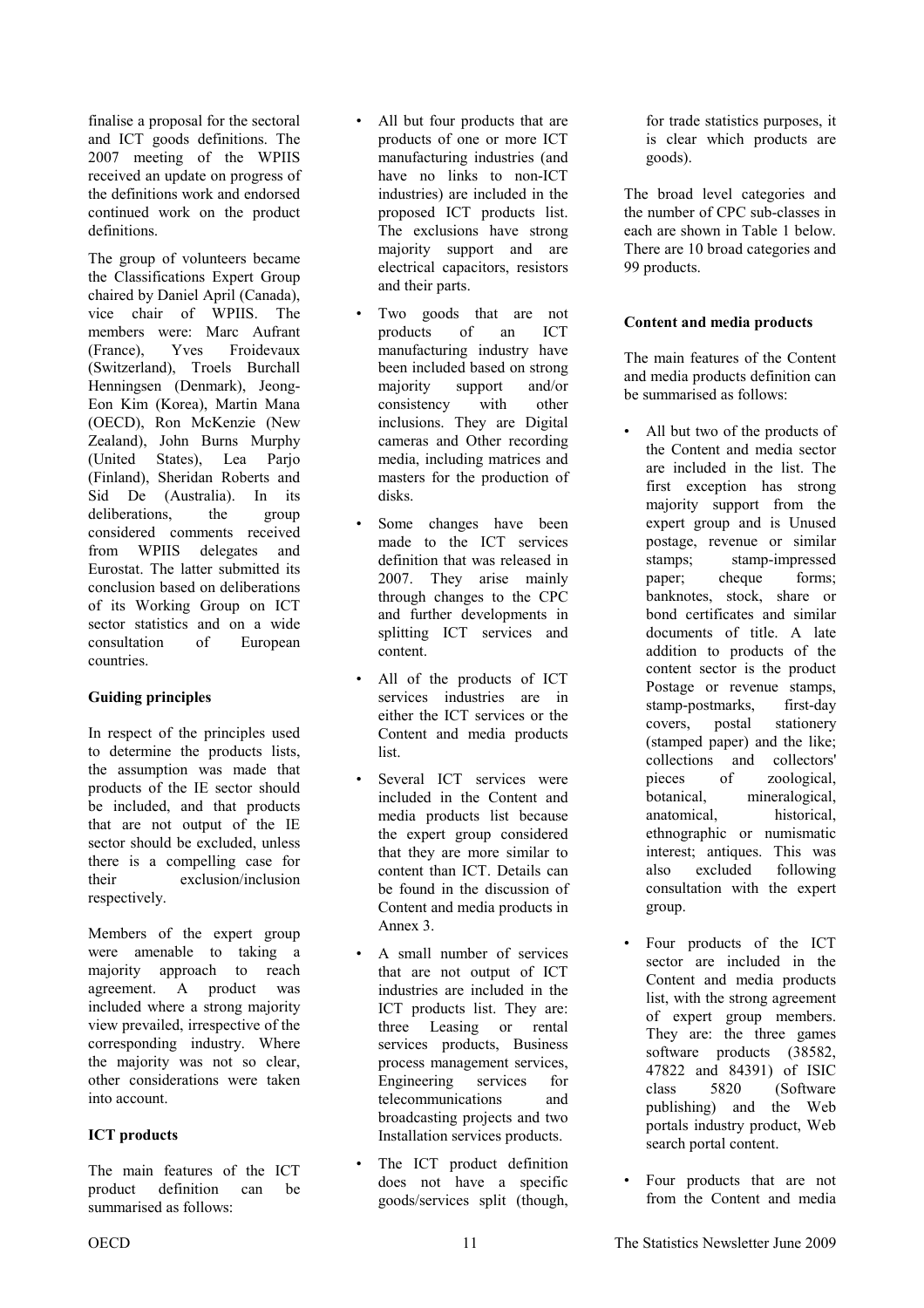| <b>Broad level categories</b>                             | <b>Number of CPC sub-classes</b><br>(products) |
|-----------------------------------------------------------|------------------------------------------------|
| Computers and peripheral equipment                        | 19                                             |
| Communication equipment                                   | 8                                              |
| Consumer electronic equipment                             | 11                                             |
| Miscellaneous ICT components and goods                    | 14                                             |
| Manufacturing services for ICT equipment                  | 5                                              |
| Business and productivity software and licensing services | 11                                             |
| Information technology consultancy and services           | 10                                             |
| Telecommunications services                               | 12                                             |
| Leasing or rental services for ICT equipment              | 3                                              |
| Other ICT services                                        | 6                                              |
| Total                                                     | 99                                             |

**Table 1. Broad level categories proposed for ICT products** 

**Table 2. Broad level categories proposed for Content and media products** 

| <b>Broad level categories</b>                                                   | <b>Number of CPC sub-classes</b><br>(products) |
|---------------------------------------------------------------------------------|------------------------------------------------|
| Printed and other text-based content on physical media, and<br>related services | 19                                             |
| Motion picture, video, television and radio content, and related<br>services    | 24                                             |
| Music content and related services                                              | 5                                              |
| Games software                                                                  | 3                                              |
| On-line content and related services                                            | 12                                             |
| Other content and related services                                              | 11                                             |
| Total                                                                           | 74                                             |

 (nor ICT) sector are included in the Content and media products list based on majority support and consistency arguments. They are: Full service advertising and Purchase or sale of advertising space or time, on commission (both products of 7310, Advertising), Advertising and related photography services, which is a product of 7420 (Photographic activities) and Original works of authors, composers and other artists except performing artists, painters and sculptors (a

product of 9000, Creative arts and entertainment activities).

There are 74 Content and media products in the list and six broad level categories as shown in Table 2 above.

#### **Implementation**

It is likely to be several years before the collection and publishing of statistics on the basis of the CPC Ver. 2 (or national equivalents) is widespread. Therefore, the product definitions will have limited applicability for some time, with the exception of their use for trade statistics. A

correspondence between the goods component of the ICT product definition and the 2007 HS is expected to be prepared shortly, thus providing countries with a revised classification for measuring trade in ICT goods.

#### **Recommendation**

The Committee for Information, Computer and Communications Policy recommends that the OECD forwards the proposal to the UNSD for inclusion as an "alternative view" aggregation in the CPC Ver. 2.

For further information contact: vincenzo.spiezia@oecd.org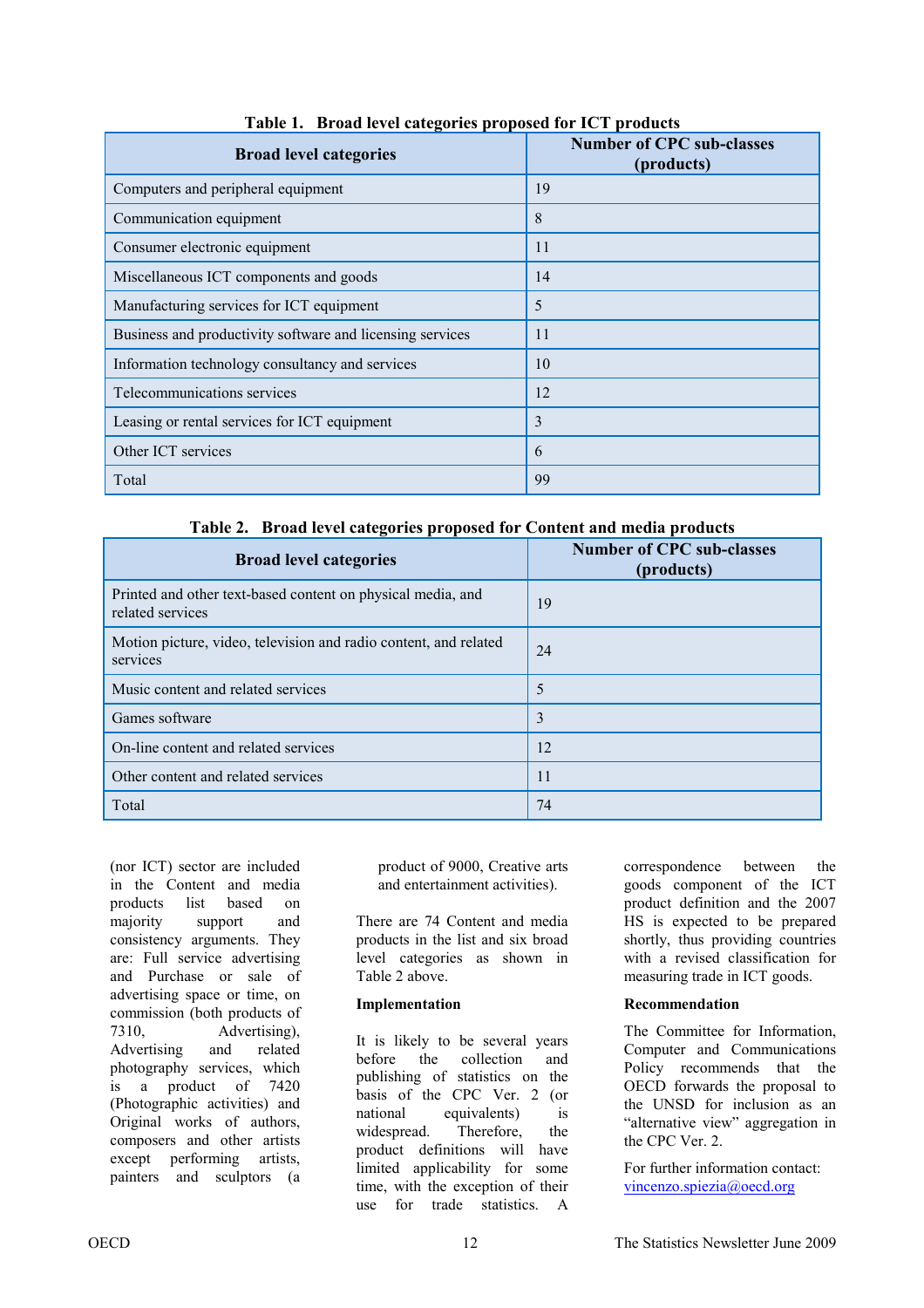# <span id="page-12-0"></span>**NEWS IN BRIEF**

#### **Newsletter of the International Input-Output Association (IIOA)**

In this sixth issue (accessible at www.iioa.org) you will discover more about Wassily Leontief and the VIII Leontief Annual Conference held in St Petersbourg (Russia); an interesting editorial on Input-Output Tables and the System of National Accounts as an integrate part of statistical and analytical tools; the PyIO software developed by the Regional Economics Applications Laboratory for input-output analysis; an advance of the upcoming ESR papers, highlights of I-O related papers in international journals, upcoming conferences and many more.

Input for forthcoming editions is very welcome and contributors are invited to contact José M. Rueda-Cantuche, the newsletter editor at  $newsletter(\hat{a})$ ioa.org

#### **Second International Workshop on Economic Census, Seoul, Republic of Korea, 6-9 July 2009**

The United Nations Statistics Division (UNSD) in collaboration with Korea National Statistical Office (KNSO) is organizing the Second International Workshop on Economic Census.

The workshop aims to provide a discussion forum for country representatives and international experts to share and document their experiences in economic census and its role in addressing the challenges faced by the National Statistical Offices in measuring the constantly changing economies.

It is a follow up event to the First International Workshop on Economic Census, jointly organized by UNSD and the National Bureau of Statistics of China in 2005, which evaluated the potential of the economic census for production of high quality and policy relevant economic statistics and concluded that it serves as the cornerstone for the economic statistics infrastructure of many countries.

Further information can be located at: [http://unstats.un.org/unsd/economic\\_stat/Economic\\_Cens](http://unstats.un.org/unsd/economic_stat/Economic_Census/2ndIWEconomicCensus.htm) us/2ndIWEconomicCensus.htm

# **RECENT PUBLICATIONS**

*All OECD publications can be ordered on line at: www.oecd.org/bookshop*

#### **▲How Regions Grow, Trends and Analysis**

Regional differences within OECD countries are often greater than those between countries and much inequality remains. This report explores what generates growth at the regional level. Based on in-depth econometric modelling and analyses, this report reframes the debate on regional policy and development, emphasising that opportunities for growth exist in all regions.

#### **▲Insurance Statistics Yearbook 2009 on CD-ROM**

This annual publication provides major official insurance statistics for all OECD countries. The reader will find information on the diverse activities of this industry and on international insurance market trends. The data, which are standardised as far as possible, are broken down under numerous sub-headings, and a series of indicators makes the characteristics of the national markets more readily comprehensible.

#### **▲Society at a Glance 2009, OECD Social Indicators**

Society at a Glance offers a concise quantitative overview of social trends and policies across the OECD. This 2009 edition includes a wide range of information on social issues – such as demography and family characteristics, employment and unemployment, poverty and inequality, social and health care expenditure, and work and life satisfaction –as well as a guide to help readers understand the structure of OECD social indicators. In addition to updating some of the indicators from previous editions, Society at a Glance 2009 adds several new and innovative social indicators, including adult height, perceived health status, risky youth behaviour and bullying. For the first time, the report also provides a condensed set of headline social indicators summarising social well-being in OECD countries. In addition, a special chapter examines leisure time across the OECD.

# **OUT SOON**

#### **▲Trends in the Transport Sector 2009**

This publication presents the most up-to-date statistics on transport markets in International Transport Forum countries for the period 1970-2007, including charts to highlight the major trends. Published earlier than comparable studies, this handy pocket-sized booklet provides the reader with first-hand figures on key transport trends. Data are also provided on air and maritime transport as well as on investment and maintenance expenditures undertaken in the transport sector.

#### **▲ OECD Communications Outlook 2009**

The OECD Communications Outlook 2009 presents the most recent comparable data on the performance of the communication sector in OECD countries and on their policy frameworks. The data provided in this report map the eight years of competition for many OECD countries that fully opened their market to competition in 1998. The 2009 edition analyses the communications sector over the years following the "dot com bubble" crisis and explores future developments.